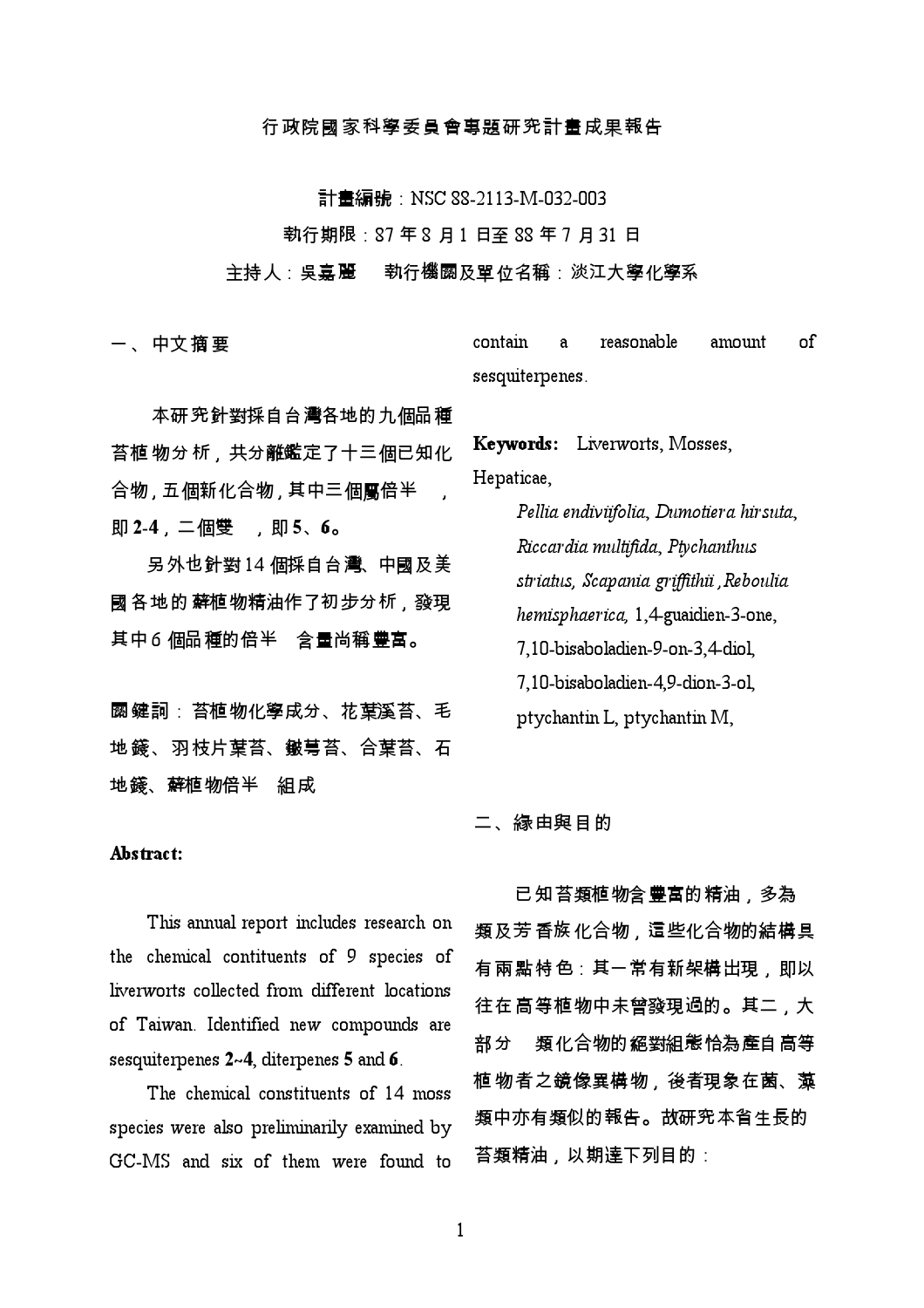- 1.由台灣苔類植物之化學組成,與世界其他 各地所生之同屬或同種者相比較 ' 探討地 理氣候因素對於化學成份演變的影響。
- 2.依其特有的化學組成 , 再行化學分類 , 以 別於生物分類或補其不足。
- 3.由新化合物之發現及結構的確定,更進一 步瞭解相關化合物生合成間的關係。
- 4.辨認這些 類化合物之絕對組態,探討它 **們的生合成起源及苔類與藻菌類間之演** 化關係。
- 5.合成這些新化合物 , 以肯定其立體結構 *,* 並試作生物活性試驗。

植物成份研究有區域之特殊意義,台 灣由於地理與氣候因素的影響,苔類植物 品種相當多。以過去十餘年所研究的四十 **餘種台灣苔類化學組成來看,即發現四十** 多個新的化合物及同一品種常有多種化學 類別。為求更完整的探討與比較,應掌握 更多品種的苔類植物成份資料,否則僅憑 零落的結果,不宜作整體的評斷。

近年發現蘚植物品種的化學並不如過 去報導的那般無趣,有些品種也合成不少 及雙 。從化學分類的觀點來看究 倍半 竟有何親緣關係及意義?蘚植物品種的化 學過去極少人研究,台灣蘚植物的生長比 苔植物更為豐富,因此希望進一步的探討。

三、結果與討論

本年度研究針對 8 個採自台灣各地的 <mark>苔植物品種進行成</mark>分分析, 所獲結果如下 :

- Pellia endiviifolia (Sheupa) A known  $1 \quad$ bisbibenzyl, 10'-hydroxyperrottetin E (1), was isolated as the major component from this species. Previously, perrottetin E and many oxygenated sacculatane-type diterpenoids were reported from the Japanese species. In the present Taiwanese species studied, none or very minute of sacculatane-type compounds was observed
- 2. Dumortiera hirsuta (Yangming Shan) components. Two major 3,4'-dihydroxybibenzyl and 1,4-guaidien-3-one (2), were isolated and identified from this local species. The latter one is a new compound. Previously, three chemo-types were found for this species. The present YM-species represents the fourth chemo-type.
- Riccardia multifida (Yuenyang Lake) - $3<sub>1</sub>$  $Tw$ o  $new$ sesquiterpenoids, 7,10-bisaboladien-9-on-3,4-diol (3) and 7,10-bisaboladien-4,9-dion-3-ol (4), were isolated from this species. Previously, only riccardin-type bisbibenzyls were reported from this species.<sup>3</sup>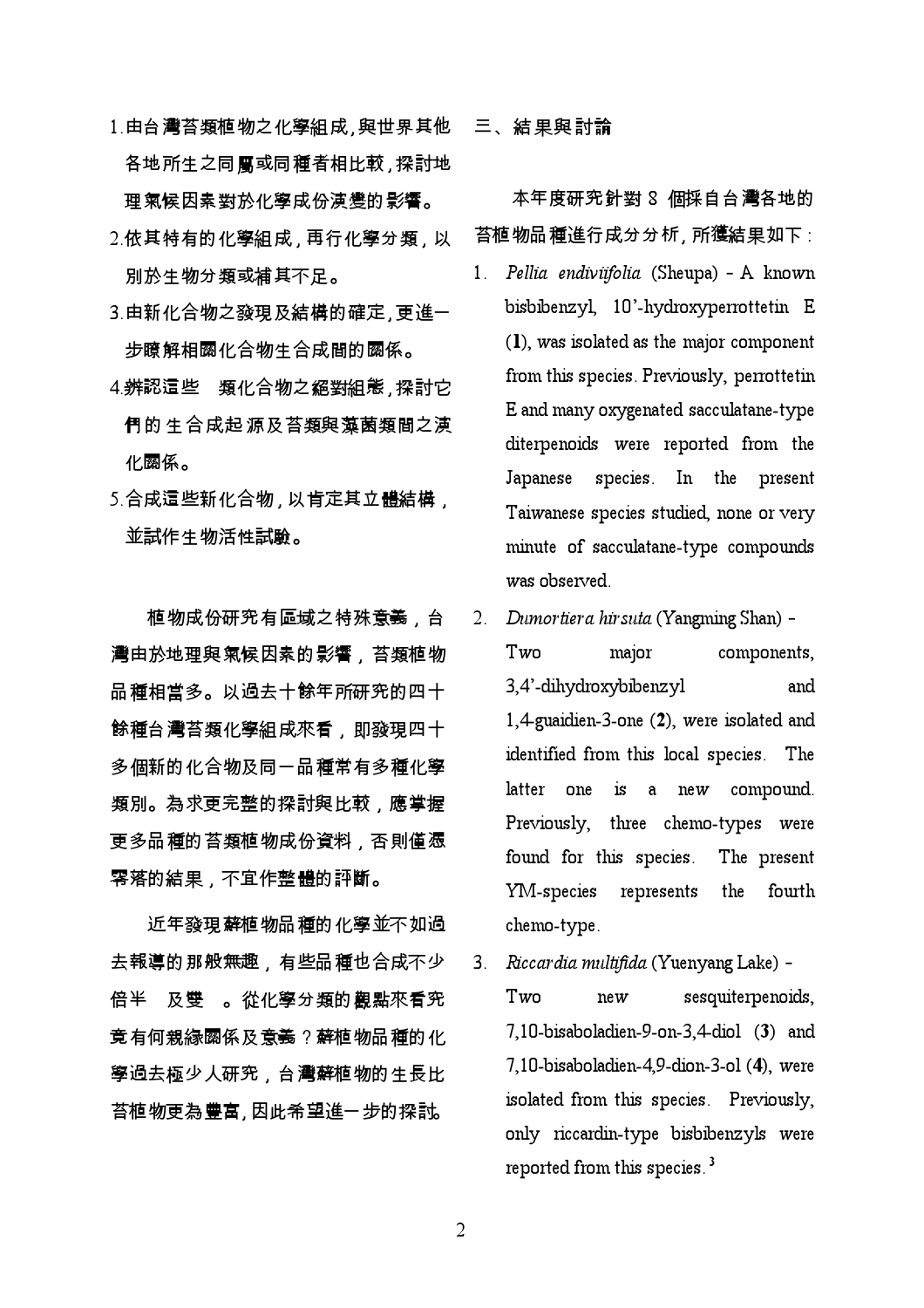- 4. Ptychanthus striatus Ptychantins G amd M (5) were isolated from the species collected at Sheupa National Park along with the known terpenoid ptychanolide. Ptychantin I was isolated from the Ali Shan species, and ptychantin L (6) from the yuenyang Lake species. Among them, ptychantins M and L are new.
- 5. Reboulia hemisphaerica (Sheupa & Ali Shan) Three sesquiterpenoids,  $\alpha$ -cuparenone, 8,11-dihydro-  $\alpha$ -cuparenone, and  $\alpha$  -cuparenol, and two triterpenoids, 6,22-hopandiol & 6,11,22-hopantriol, were isolated from the species collected from Sheupa National Park. The species collected from Ali Shan contained the same sesquiterpenoids as those from the Sheupa area. The present two species represent a different chemotype from those collected at Shenkon and Yangming Shan.
- 6. Scapania griffithii (Ali Shan)- Only one sesquiterpene hydrocarbon, trans-β-farnesene, appeared as the sole major component in this plant oil. Besides some fatty acids, no other terpenoids or aromatics were observed even after thorough analysis. This was the first study on this species.

7. Chemical constituents of mosses-Preliminary examination of 14 moss species by GC-MS (Table 1) was carried out. Six of them were found to contain relatively rich amount of sesquiterpenes. It was previously reported that mosses contained rarely any sesquiterpenoids due to lack of oil bodies.

# 四、計劃成果自評

In the original proposal, the following liverwort species were planned to study: Porella sp., Mastigophora diclada, Bazzania tridens and Pallavicinia subciliata. Either due to the drop of graduate students or due to not enough collection of the plant species, the above plants were replaced with Dumortiera hirsuta, Reboulia hemisphaerica and Riccardia multifida.

Although no novel skeleton was found, five new compounds were identified. Some of the moss constituents appeared interesting and worth of further study.

# 五、參考文獻

1. 張*晉*魁 , 花葉溪苔、毛地錢和羽枝片葉 苔的化學成份研究, 淡江大學碩士論文 (1999).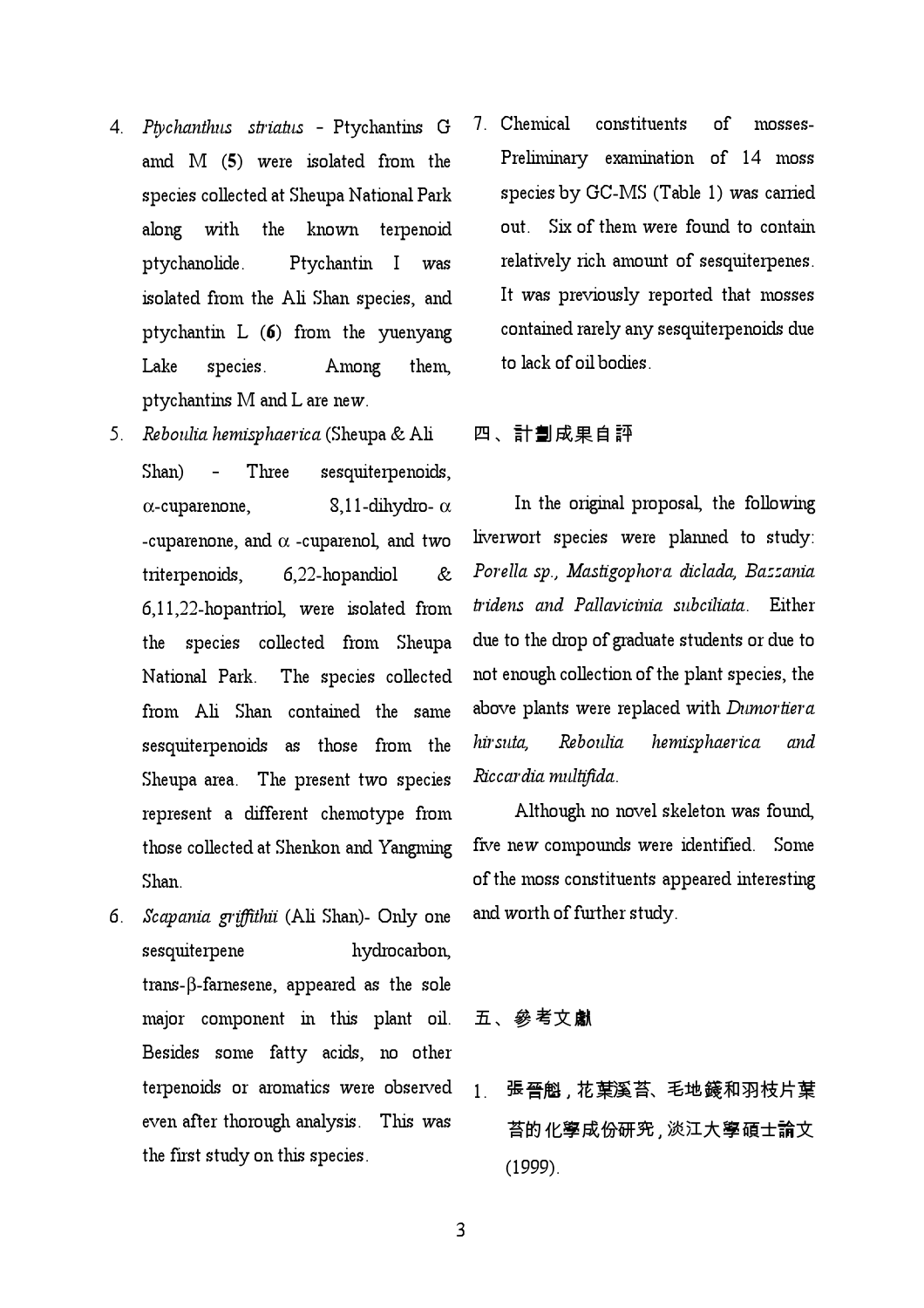- 2. 鄞銘宏, 皺萼苔與一些蘚類植物的化學 成分研究,淡江大學碩士論文(1999).
- 3. 施宏興,石地錢及合葉苔植物的化學組 成分析,淡江大學研究報告(1999).